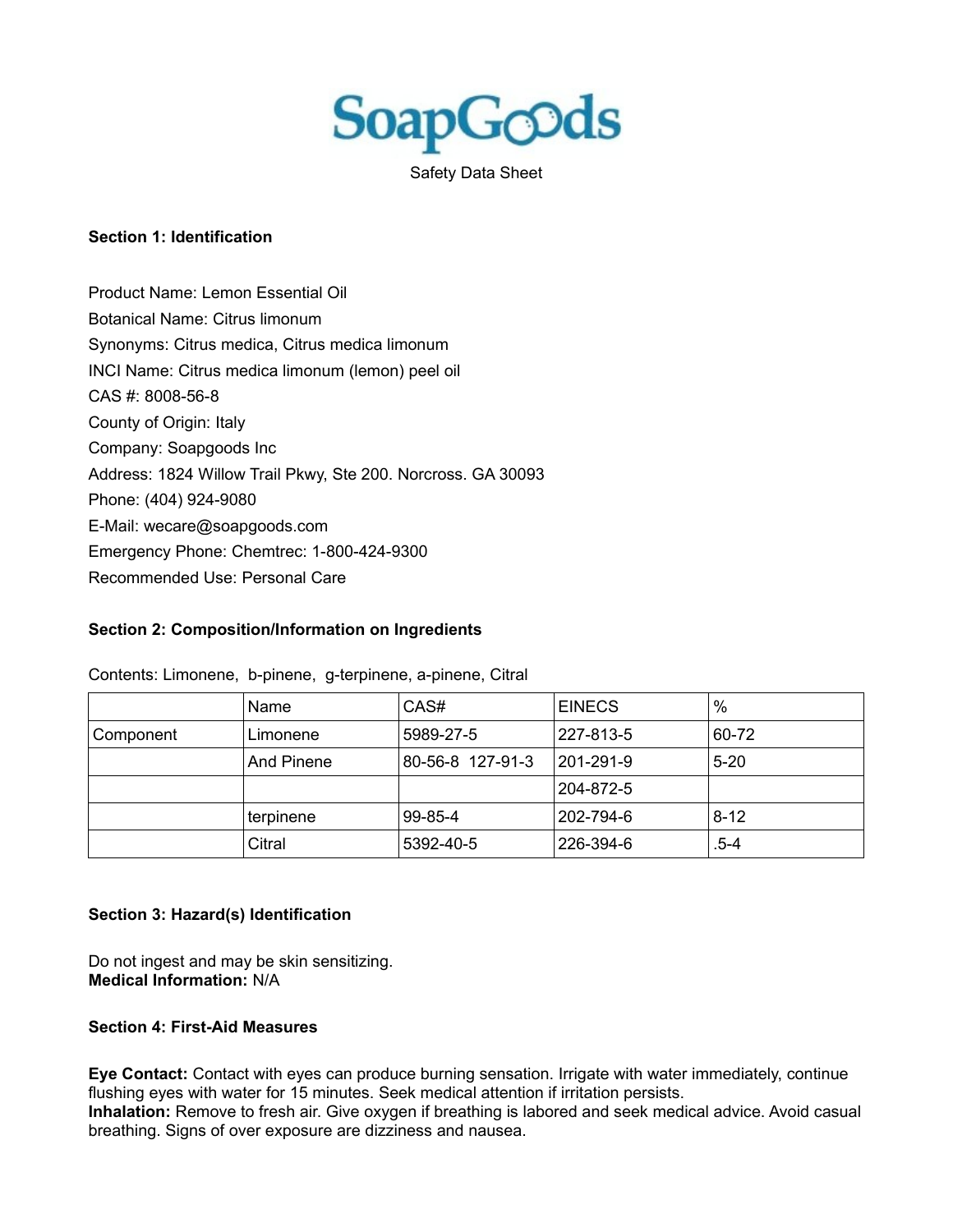**Ingestion:** Rinse mouth; dilute with milk or water and consult a physician immediately. Do not induce vomiting. Never-give anything by mouth if victim is unconscious, is rapidly losing or is Convulsing. **Skin Contact:** Skin contact can produce irritation, or itching of the skin. Remove contaminated clothing Wash with soap and plenty of water. Seek medical attention if irritation persists..

## **Section 5: Fire-Fighting Measures**

Flammable Limits:

**Flash Point:** 49 °C (Pensky - Martens) Combustible liquid. Will ignite if moderately heated. **Extinguishing media:** Carbon Dioxide, dry chemical or foam. Closed containers may build up pressure at elevated temperature

**Special Procedures:** Determine the need to evacuate or isolate the area according to your local emergency plan. Unusual

**Firefighting Hazards:** None identified.

**Protective Equipment:** Self-contained breathing apparatus and protective clothing should be worn when fighting fires involving essential oils or chemicals.

**Combustion Product:** Carbon Monoxide, Carbon Dioxide

### **Section 6: Accidental Release Measures**

**Personal Precautions:** Use of self-contained breathing apparatus is recommended for any major chemical spill. Refer also to section 8.

**Safety Precautions:** Eliminate all ignition sources. Ventilate area. Determine the need to evacuate or isolate the area according to your local emergency plan.

**Environmental Precautions:** Keep away from drains, surface and ground water. Report spills to appropriate Authorities if required.

**Methods For Cleaning Up:** Contain and collect with inert absorbent material and place in suitable container for disposal. Comply with all federal, state, and local regulation. Wipe small spills with cloth. Clean with hot water and detergent.

### **Section 7: Handling and Storage**

**Handling:** Avoid inhalation and contact with skin and eyes. Good personal hygiene practices should be used. Wash after any contact, before breaks and meals, and at the end of the work period. Contaminated clothing and shoes should be cleaned before re-use.

**Storage:** Containers should be kept closed in order to minimize contamination. Store in a cool, dry, well ventilated place protected from light. Keep away from extreme heat and from freezing conditions and away from all sources of ignition Make sure the material does not come into contact with substances listed as: "Materials to Avoid".

### **Section 8: Exposure Controls/Personal Protection**

**Eyes Protection:** The use of safety glasses is recommended. If a material is to be handled in a manner where splashing may occur, the use of splash goggles or face shield is recommended

**Respiratory Protection:** In well- ventilated areas, respiratory protection is not normally required. In confined, poorly ventilated areas the use of "NIOSH" approved respiratory protection normally required (use only if trained in proper use and with acceptable oxygen level).

**Protective Gloves:** Using chemical resistant gloves is recommended.

**Protective Clothing:** Using chemical resistant clothing is recommended.

**Protective Equipment:** An eyewash fountain and / or safety shower should be available in the work area. Acceptable industrial hygiene practices should be maintained.

**Note:** These Precautions are for room temperature handling. Use at elevated temperature or aerosol /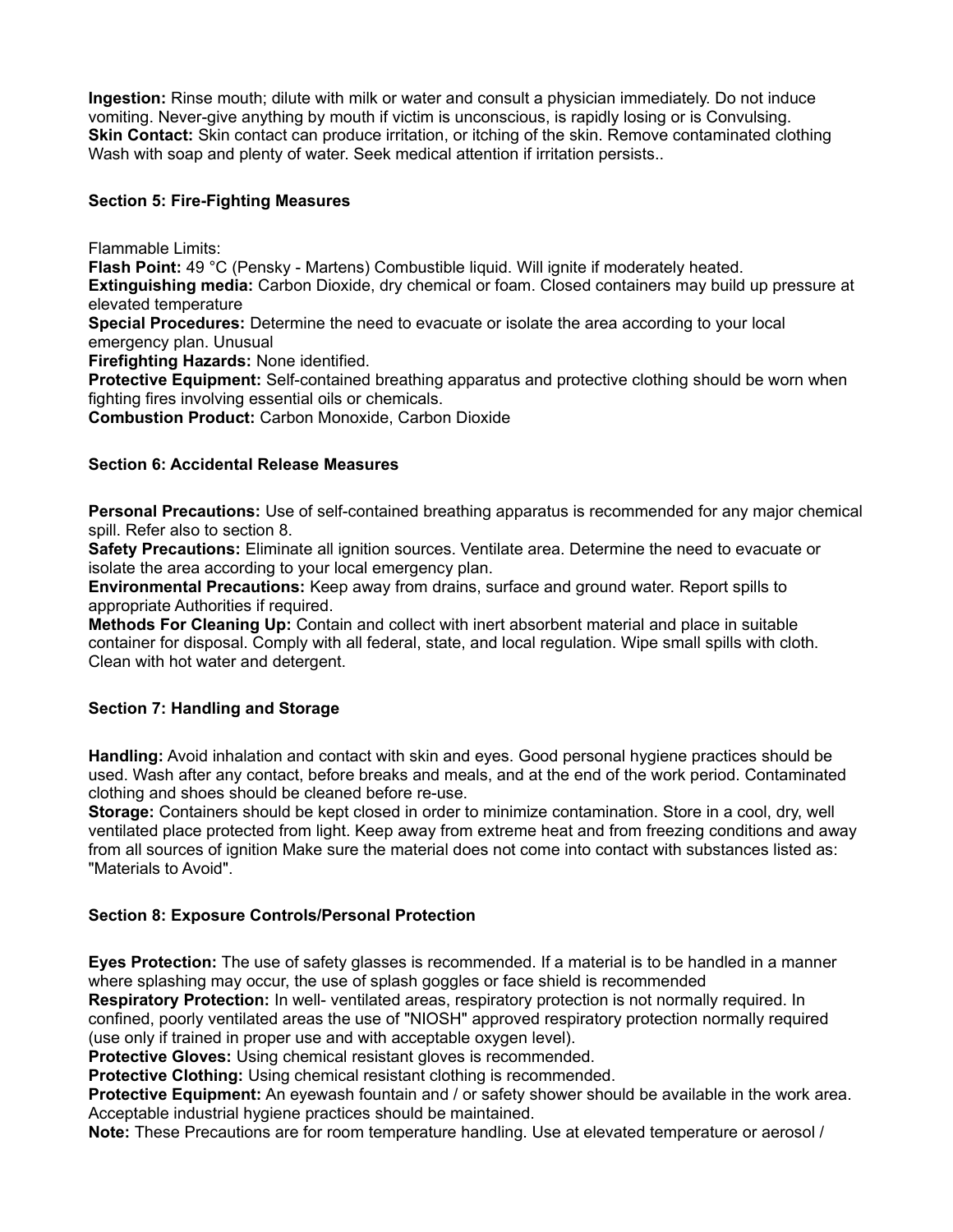spray applications may require additional Precautions

### **Section 9: Physical and Chemical Properties**

**Appearance:** Pale yellow to yellow liquid. **Odor:** Characteristic lemon rind odor. **Solubility:** Soluble in alcohol and oils. Insoluble in water. **Specific Gravity:** 0.845 - 0.859 @ 20°C

**Optical Rotation:** +60 - +70 @ 20°C **Refractive Index:** 1.472 - 1.475 @ 20°C Limonene: 66 - 80 % a-Pinene: 1 - 4 % ß-Pinene: 0.4 - 15 % Terpinene: 6 - 14 %

### **Section 10: Stability and Reactivity**

**Stability:** Chemically stable. This material presents no significant reactivity hazard. **Conditions to Avoid:** Avoid sparks, flame and excessive heat. **Materials to Avoid:** Strong oxidizing agents. **Flammability:** Combustible liquid. **Hazardous Polymerization:** Will not occur. Hazardous Combustion or None known. **Decomposition Products:** When heated to decomposition produces acid fumes and carbon monoxide smoke.

### **Section 11: Toxicological Information**

**Inhalation:** Inhalation of high concentrations of vapor may result in irritation of eyes, nose and throat, headache, nausea, and dizziness.

**Skin Contact:** Repeated or prolonged contact can cause redness, irritation and scaling of skin (Dermatitis). Adverse skin effects should be prevented by normal care and personal hygiene

**Eye Contact:** May irritate eyes.

**Ingestion:** Low order toxicity causing irritation of the stomach and intestines which results in nausea and vomiting. Medical Conditions Aggravated by Exposure: May aggravate dermatitis, psoriasis and other skin conditions.

**Chronic Toxicity:** May cause allergic reactions on skin

**Carcinogenicity Data:** None of the components of this material are listed as a carcinogen. **Reproductive Toxicity:** No adverse effects on reproduction are known. Acute Toxicity Values: No data is currently available.

# **Section 12: Ecological Information**

Very toxic to aquatic organism may cause long-term adverse effects in the aquatic environment. Avoid any pollution of ground, surface or underground water.

### **Section 13: Disposal Considerations**

Incineration or sanitary landfill in accordance with local, provincial and federal regulations. Check with disposal expert to insure compliance

### **Section 14: Transport Information**